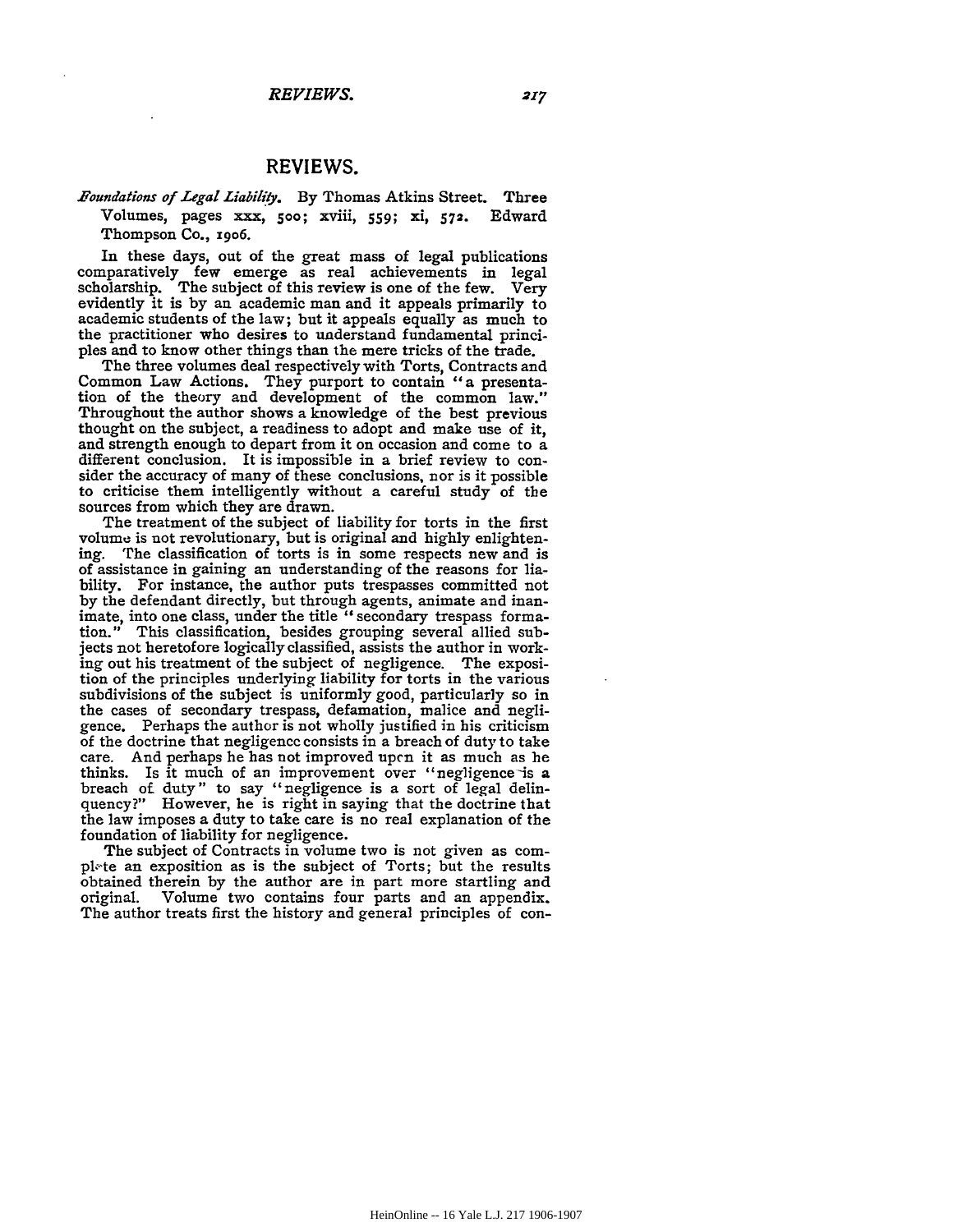tract; second, the history and theory of the law of bailment; third, the history and principles of the law of bills and notes; and fourth the history and principles of the law of bills and notes; and fourth,<br>the law of representation or agency as affecting the relations of the law of representation or agency as affecting the relations of<br>representation or agency as affecting the enpendix conprincipal and agent and master and servant. The appendix con-<br>principal and agent and master and servant. The appendix contains the negotiable instrument's law with annotations. We may<br>dismise the second third and fourth parts with the remark that dismiss the second, third and fourth parts with the remark that<br>they are adequate and equivale but not new and unusual. The they are adequate and accurate, but not new and unusual. The<br>treatment of agency is much like that of Professor Huffout. The treatment of agency is much like that of Professor Huffcut. The<br>historical treatment of bills and notes is decenving of especial historical treatment of bills and notes is deserving of especial historical treatment of bills and notes is deserving of especial commendation.

commendation.<br>The first part alone of the second volume ought to be suffi-<br>control ortablish the outbox's reputation as a brilliant thinker in cient to establish the author's reputation as a brilliant thinker in<br>contracts. After two chanters on the early history of contract contracts. After two chapters on the early history of contract,<br>he plunges into an investigation of the doctrine of consideration he plunges into an investigation of the doctrine of consideration,<br>its foundation and its character, necessarily involving a discussion its foundation and its character, necessarily involving a discussion<br>of the actions of debt and assumes it. It is bere that he departs of the actions of debt and assumpsit. It is here that he departs most widely from prior accepted conclusions. Consideration in<br>the sanse of a detriment to the promise is required only in the the sense of a detriment to the promise is required only in the sense of a detriment to the promise is required only in the case of unilateral contracts. Bilateral contracts acquire their<br>hinding oberactor from execut alone, and not at all from equal binding character from *consent* alone, and not at all from consideration in the general determinant. He abandons the vain offert eration in the sense of detriment. He abandons the vain effort<br>of determining how it is that a promise is hinding because it is a of determining how it is that a promise is binding because it is a<br>detriment and is a detriment because it is binding  $\Lambda$  third farm detriment and is a detriment because it is binding. A third form<br>in which consideration for a promise may appear is a pre-evisiting in which consideration for a promise may appear is a pre-existing<br>large obligation or dabt, the dootrine of consideration as a dotrilegal obligation or debt, the doctrine of consideration as a detri-<br>ment to the promise being here again abandoned. No doubt ment to the promise being here again abandoned. No doubt<br>these conclusions will find attents opposition on the part of these these conclusions will find strong opposition on the part of those who have been at so much pains to establish the accepted theories of consideration. ories of consideration.

The author's mas ery of the distinctions between unilateral<br>Unilateral contracts is now matifying to the goaler. His and bilateral contracts is very gratifying to the reader. His treatment of the foundation of liability on a bilateral contract is<br>housed quotien a brilliant sebievement in constructive recess beyond question a brilliant achievement in constructive reason-beyond question <sup>a</sup> brilliant achievement in constructive ing. He lays down the principle that the obligation of <sup>a</sup> bilating. He lays down the principle that the obligation of a bilateral contract is based upon consent alone, but he limits the numeral contract is based upon consent alone, but he limits the num-<br>ber of enforceable bilateral contracts to those consisting of<br>mutual promises to do acts which, considered wholly apart from mutual promises to do acts which, considercd wholly apart from the circumstances of the individual case, would be a detriment to<br>the ceter. This limitation peoseesnily destroys the simplicity of the actor. This limitation necessarily destroys the simplicity of the actor. This limitation necessarily destroys the simplicity of<br>the author's construction, but is of course required by the long-<br>established course of indicial designation. By means of this grip is established course of judicial decision. By means of this princi-established course of judicial decision. By means of this principle the author explains the seeming paradox that a promise to perform an act may be valid consideration for a promise when perform an act may be valid consideration for a promise when<br>the actual performance itself would not be. He asserts that a<br>unilateral promise is for bistorical resears, not opfereeable unilateral promise is, for historical reasons, not enforceable unilateral promise is, for historical reasons, not enforceable unless the act or forbearance given in return amounts to a detri-<br>ment, but that bilateral premises are birding outsing a guaranteed ment, but that bilateral promises are binding pure'y on consen-<br>melodiate However, even though we should cause with him sual grounds. However, even though we should agree with him that the basis of liability on bilateral contracts is consent and not<br>consideration, still it seems doubtful whether we should not still consideration, still it seems doubtful whether we should not still consideration, still it seems doubtful whether we should not still further limit the number of enforceable bilateral contracts to those further limit the number of enforceable bilateral contracts to those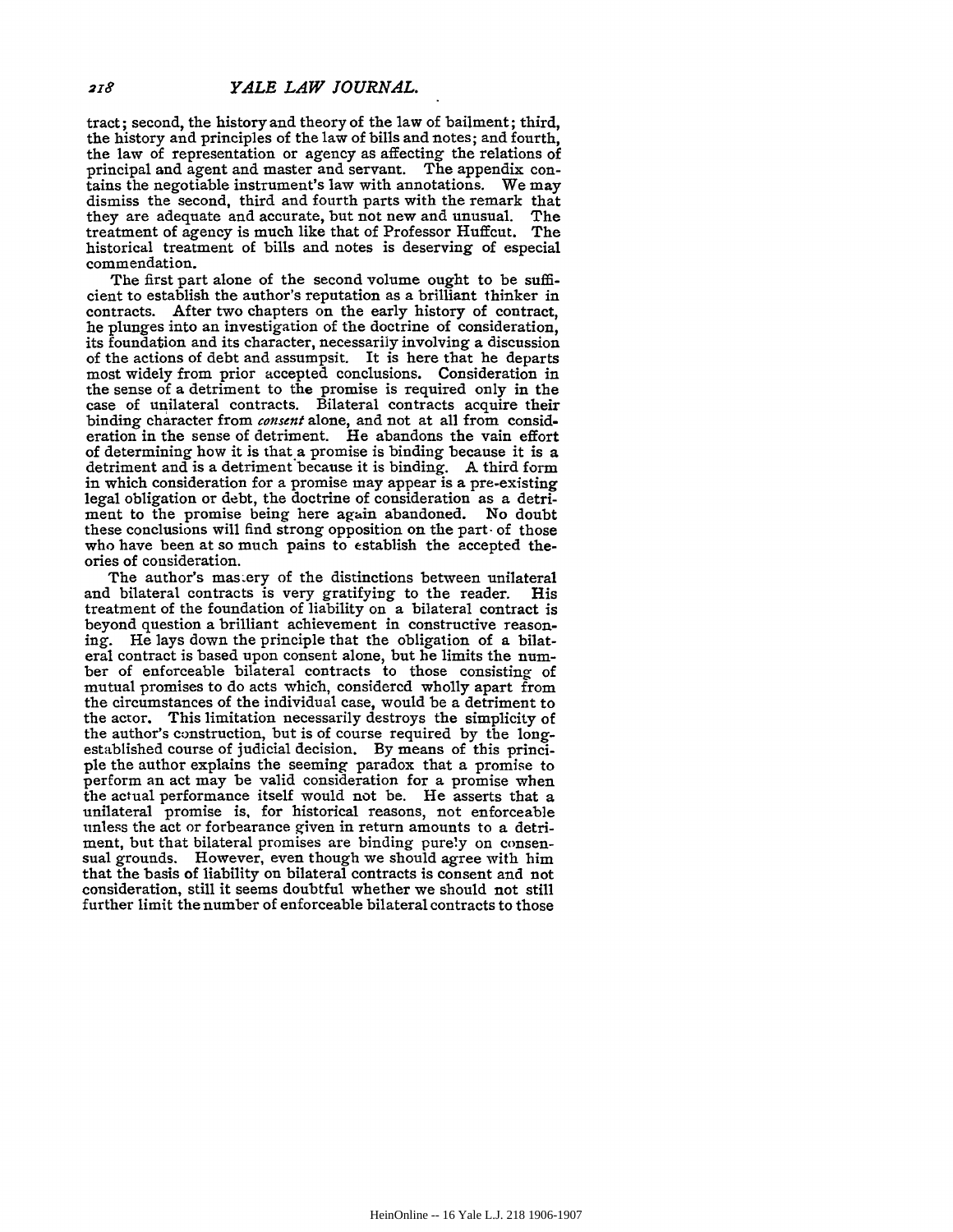consisting of mutual promises to act or to forbear, which act or consisting of mutual promises to act or to forbear, which act or forbearance *will amount to a detriment in the individual case.* This forbearance *wz71 amount to a detriment in the individual case.* This would bring the rule very close to that constructed **by** Professor would bring the rule very close to that constructed by Professor Williston, though it would avoid the necessity of showing that Williston, though it would avoid the necessity of showing that the making of a promise is in itself a detriment. It would further be in harmony with those very numerous American decis-ther be in harmony with those very numerous American decis. ions to the effect that bilateral promises are invalid where one of them is to do that which the promisor is already bound by contract to do. The author does not give an adequate review of these cases. Instead, he places conclusive weight upon such these cases. Instead, he places conclusive weight upon such decisions as *Scotson v. Pegg,* **6** H. & N. **295,** and *Abbott v. Doane,* decisions as *Seotson v. Pegg,* 6 H. & N. 295, and *Abbott v. Doane,* 163 Mass. 433. 163 Mass. 433.

The author invents (Volume II, page 74) the term "incompe-The author invents (Volume II, page 74) the term "incompetent consideration" for the doing of an act which the actor is under a legal obligation to do. His treatment of this is not alto-under a legal obligation to do. His treatment of this is not altogether convincing. He adopts Sir F. Pollock's reasoning that gether convincing. He adopts Sir F. Pollock's reasoning that the doing of such an act is no consideration because it is no detri-the doing of such an act is no consideration because it is no detri· ment to the doer. Later, however (Volume II, page **99),** in sup-ment to the doer. Later, however (Volume II, page 99), in supporting the doctrine that part payment of a debt is not sufficient porting the doctrine that part payment of a debt is not sufficient consideration for a promise to forego the residue, he cites Pro-consideration for a promise to forego the residue, he cites Professor Ames to the effect that the doing of any act is such a detriment to the actor as will support a promise, and adds: "We admit that payment of part of a debt is an act and that such act admit that payment of part of a debt is an act and that such act furnishes a consideration for the promise to forego the residue. furnishes a consideration for the promise to forego the residue. The point, however, is that the consideration is incompetent." The point, however, is that the consideration is incompetent." This appears to say, part payment is incompetent consideration This appears to say, part payment is incompetent .consideration because it is no detriment, and it is no detriment because it is because it is no detriment, and it is no detriment because it is incompetent. The question turns on whether part payment is incompetent. The question turns on whether part payment is actually a detriment, and there is much to be said in favor of the actually a detriment, and there is much to be said in favor of the position of Professor Ames. position of Professor Ames.

The author's conception of legal duty as an adequate substi-The author's conception of legal duty as an adequate substitute for consideration in the sense of detriment causes him to classify many obligations as truly contractual even though they classify many obligations as truly contractual even though they are not assumptual. It enables him to throw a clear light upon are not assumptual. It enables him to throw a clear light upon the situation existing with reference to promises for the benefit the situation existing with reference to promises for the benefit of a third person, the chapters on that subject being a distinct of a third person, the chapters on that subject being a distinct addition to its literature. It further requires him to re-classify the subject of quasi-contracts. Among the quasi-contracts he the subject of quasi-contracts. Among the quasi-contracts he places " promises implied as of fact." It appears to the reviewer that the author's treatment of this term is not altogether clear. that the author's treatment of this term is not altogether clear.Actual, definite promises may be made by conduct as well as by Actual, definite promises may be made by conduct as well as **by** words, in which case the obligation assumed is certainly not quasi-contractual. Yet such promises would seem to be "promises implied as of fact." Of course, the author is right in classifying as quasi-contractual those obligations created **by** law fying as quasi-contractual those obligations created by law because justice demands it, even though an actual definite prom-because justice demands it, even though an actual definite promise cannot be found in the conduct of the parties. But in these ise cannot be found in the conduct of the parties. But in these cases there is no "promise implied as of fact." Notwithstanding this possible obscurity, the author's basic idea is correct, and his this possible obscurity, the author's basic idea is correct, and his conception of legal duty as contractual is second in importance<br>only to his theory of bilateral contracts. only to his theory of bilateral contracts. words, in which case the obligation assumed is certainly not quasi-contractual. Yet such promises would seem to be "prom-